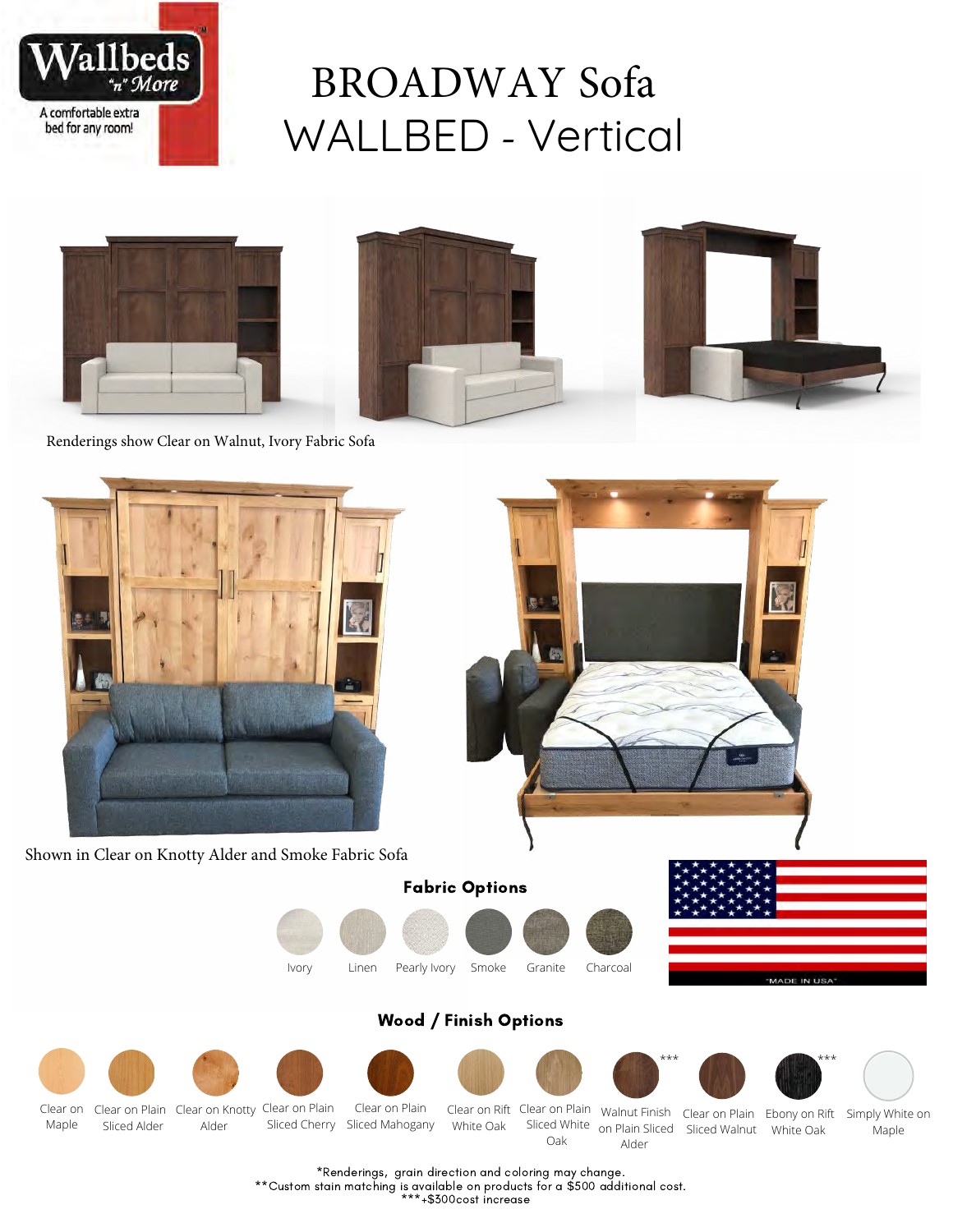

# **Vertical** FULL



#### QUEEN

Vertical: Width: 67" Depth: 18" Height: 85 1/4" QUEEN FULL

Vertical with Crown: Width: 70" Depth: 19 1/2" Height: 87 1/2"

#### Vertical: Width: 61" Depth: 18" Height: 80 1/4"

Vertical with Crown: Width: 64" Depth: 19 1/2" Height: 83 1/2"

#### Shelf Drawer Pier Wardrobe Drawer Pier Cabinet Drawer Pier Open Shelf Pier



Vertical: Depth: 17.5" Height: 82"



(24) (32) (36)═

Vertical: Depth: 17.5" Height: 82"



Height: 82"



Depth: 17.5" Height: 82"

Sofa Vertical

QUEEN Width: 83" Depth: 32" Height: 30" FULL. Width: 72" Depth: 32" Height: 30"

\*All piers with sofa option come without drawers. This option will reduce the price of each pier by \$150. In place of drawers, we offer a removable panel

#### **Options**

Upholstered Headboard

Crown Styles - A, B, C (Included)

## Integrated Desk

Desk is only campatible with 36" width piers



 $\equiv$ 

Width: 84" Depth: 21" Height: 30"

Lights Overhead **Outlet**